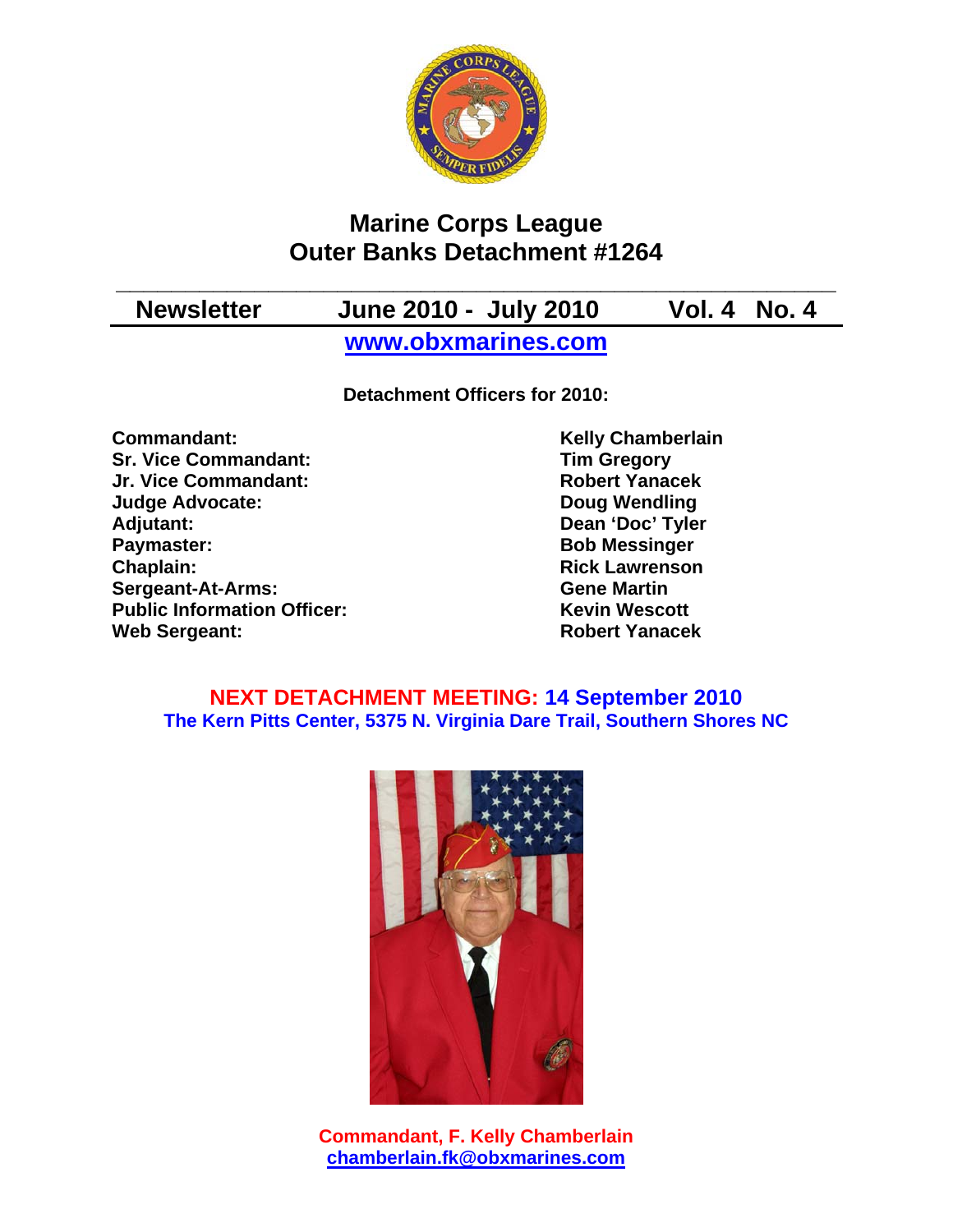# **Current Intel:**

### **Check your Detachment Website OFTEN: www.obxmarines.com**

#### **Detachment Announcement:**

**Kevin Wescott has agreed to coordinate the Marine Corps League Eagle Scout Recognition Program for Outer Banks Detachment #1264. Please contact him to offer your assistance in this important program.** 

#### **wescott.k@obxmarines.com**

**252.441.6559 (Phone or fax)** 

### **National Wreath Project:**

**The Detachment Officers agreed to donate \$75 to the National Wreath Project again this year…** 

**Last year the SGT. MAC FOUNDATION and the NATIONAL WREATH PROJECT placed 2,900 wreaths on graves at Quantico and Gettysburg National Cemeteries. This year we would like to expand this program. We are committed to placing the usual 2,200 wreaths at Quantico National Cemetery, where Sergeant Eric McColley is interred. We have also committed to placing an additional 1,620 wreaths on graves at Gettysburg National Cemetery. This will enable us to place a wreath on EVERY headstone in the original section of the Cemetery at Gettysburg. In previous years we were able to place wreaths on only some of these Veterans graves. To accomplish this project, we need to raise just under \$30,000.00.** 

**We would sincerely appreciate any assistance that you could provide in funding this endeavor. The wreaths and bows cost \$ 7.50 each and are provided at cost by GIANT FOOD of Carlisle, PA. Transportation of the wreaths from Gettysburg to Quantico, VA is provided gratuitously by ABF FREIGHT SYSTEMS. Everything else is provided by volunteers. 100% of every dollar donated will go to the purchase of wreaths.**

### **Once a Marine, ALWAYS a Marine…**

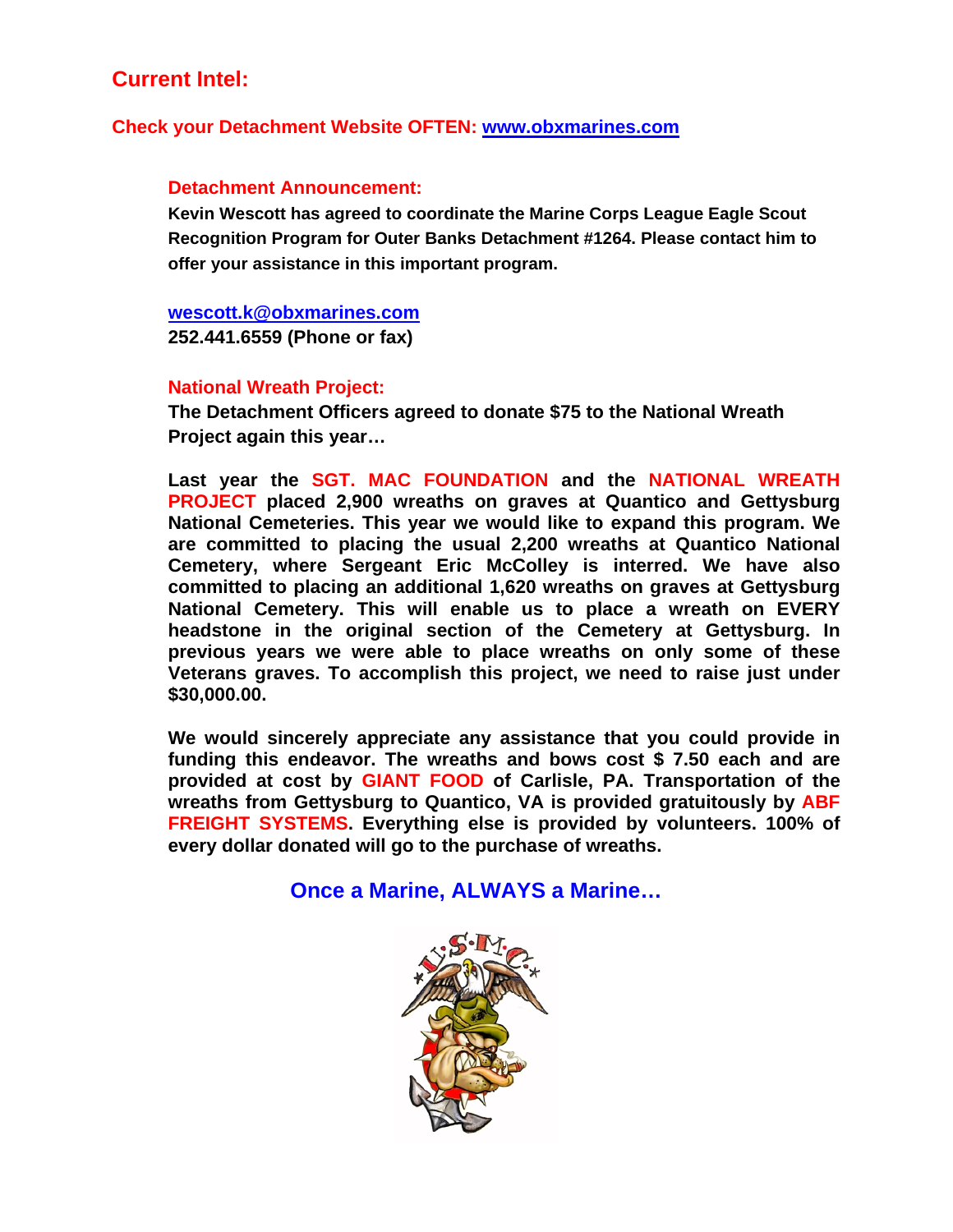### **SIGN UP A NEW MEMBER TODAY!!!**

### **Pay your dues promptly to continue receiving your Marine Corps League benefits**

**Member Businesses: We would like to place a link for any member business on our web site. Please send info to Robert Yanacek, our web sergeant, at webmaster@obxmarines.com. Support member's business if at all possible…** 

### **Message from the Commandant:**

**Fellow Marines, I am honored to be your Commandant. Let's work together to continue the good work of the Detachment in our community. The China Marines had a phrase for it --**  $\frac{114}{111}$  <del>4</del><sup> $\frac{1}{111}$  *Gung Ho* or work together. Aren't we</sup> **the few and the proud?** 

**Onward and upward! "Don't bunch up and stay off the ridge lines."** 

**Semper Fi, Kelly** 

### **RECRUITING:**

**Recruiting literature is available for all members. Pick some up at the next meeting or request some from your Detachment leadership. Carry recruiting info and applications in your car and never miss and opportunity to let a fellow Marine/FMF Corpsman know what we're about. Make it your objective to recruit one new member this year. Current membership is 47. Recruiting is EVERYONE'S responsibility! Tell your buddies what they're missing….** 

**Check your Detachment website often: www.obxmarines.com**

**Also, North Carolina and other MCL information is available at the Department NC website: www.ncmcl.org Check here to read the Marine Corps League Uniform Code… If you decide to obtain MCL uniform items, wear them correctly!** 

**National Marine Corps League website: www.mcleague.com ALSO: Syndicated Marine Corps League News… www.ncmcl.net** 

#### **Detachment Programs/Actions/Events:**

**Volunteer Drivers: to provide transportation of fellow veterans to meetings, Detachment events, VA Hospital, airport, etc.** 

**Notary Public Service: Provided at NO COST to members needing Notary services. Contact Robert Yanacek, Detachment Junior Vice Commandant/Web Sergeant.**